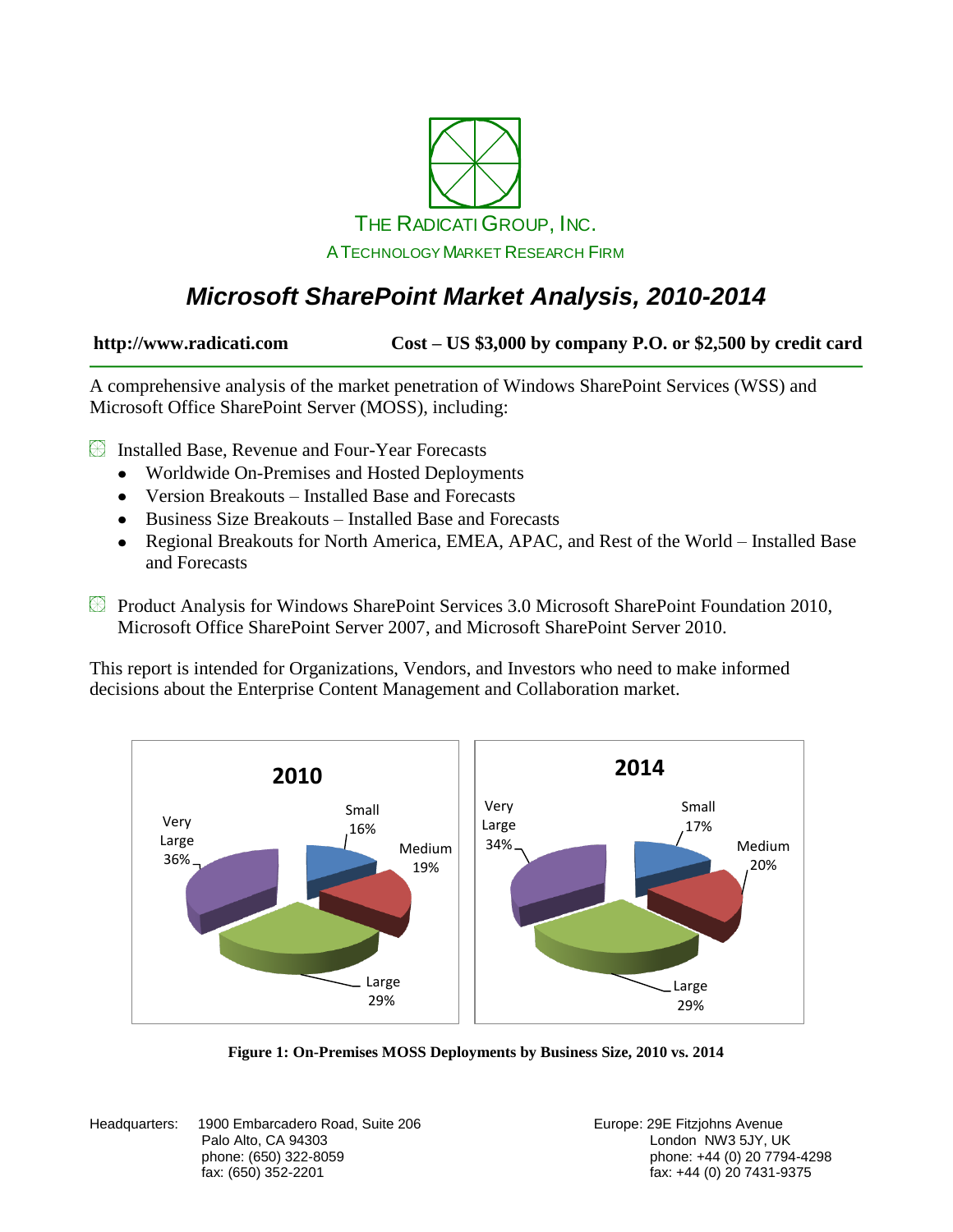### **About The Radicati Group, Inc.**

The Radicati Group covers all aspects of email security, email archiving, regulatory compliance, wireless technologies, web services, identity management, instant messaging, unified communications, VoIP, and more. The company provides both quantitative and qualitative information, including detailed market size, installed base and forecast information on a worldwide basis, as well as detailed country breakouts.

The Radicati Group works with corporate organizations to assist them in selecting the right products and technologies to support their business needs, as well as with vendors to define the best strategic direction for their products. We also work with investment firms on a worldwide basis to help them identify and assess new investment opportunities.

The Radicati Group, Inc. is headquartered in Palo Alto, CA, with offices in London, UK.

#### **ORDER FORM** *To order, please fill out the following form and return it to The Radicati Group at the address or fax shown on the front.*

| Microsoft SharePoint Market Analysis, 2010-2014                                                                   |                                           | Name                                                 |
|-------------------------------------------------------------------------------------------------------------------|-------------------------------------------|------------------------------------------------------|
| $Cost$ (circle one): $P.O$ \$3,000                                                                                | Credit Card \$2,500                       | Company                                              |
| International Orders: Payment must be in US dollars, drawn on a US bank<br>and must include bank routing numbers. |                                           | Address                                              |
| <b>Payment Method: □ Payment Enclosed</b>                                                                         |                                           | Please indicate street address - NO P.O. BOX please! |
|                                                                                                                   | $\Box$ Please send invoice, P.O.#:        | City, State, Zip                                     |
|                                                                                                                   | $\Box$ VISA $\Box$ MasterCard $\Box$ Amex | Country                                              |
| Card Number:                                                                                                      | Exp. Date:                                | Phone<br>Fax                                         |
| Signature                                                                                                         |                                           | Email                                                |

#### **PLEASE SEE THE FOLLOWING PAGES FOR THE REPORT'S FULL TABLE OF CONTENTS.**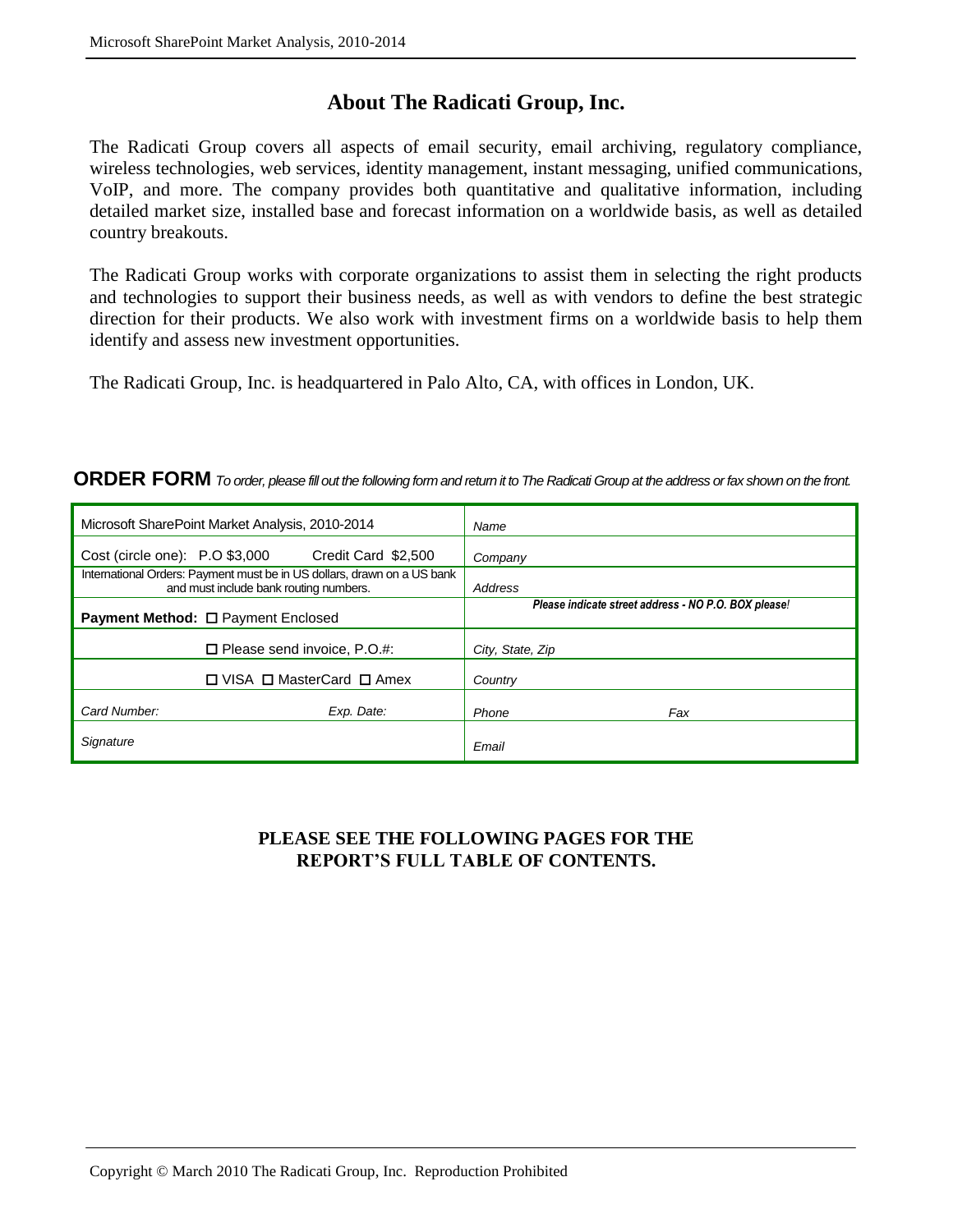### **TABLE OF CONTENTS**

| <b>CHAPTER 1: MICROSOFT SHAREPOINT MARKET DATA  15</b>                   |  |
|--------------------------------------------------------------------------|--|
|                                                                          |  |
|                                                                          |  |
|                                                                          |  |
|                                                                          |  |
|                                                                          |  |
| 1.4 WORLDWIDE MICROSOFT SHAREPOINT INSTALLED BASE AND REVENUES 26        |  |
|                                                                          |  |
| 1.5.1 ON-PREMISES MICROSOFT SHAREPOINT INSTALLED BASE BY VERSION  31     |  |
|                                                                          |  |
|                                                                          |  |
| 1.5.2 ON-PREMISES MICROSOFT SHAREPOINT INSTALLED BASE BY REGION  35      |  |
|                                                                          |  |
|                                                                          |  |
| 1.5.3 ON-PREMISES WINDOWS SHAREPOINT SERVICES INSTALLED BASE BY BUSINESS |  |
|                                                                          |  |
|                                                                          |  |
|                                                                          |  |
|                                                                          |  |
|                                                                          |  |
| 1.5.4 ON-PREMISES MICROSOFT OFFICE SHAREPOINT SERVER INSTALLED BASE BY   |  |
|                                                                          |  |
|                                                                          |  |
|                                                                          |  |
|                                                                          |  |
|                                                                          |  |
|                                                                          |  |
|                                                                          |  |
|                                                                          |  |
|                                                                          |  |
| <b>CHAPTER 2: MICROSOFT SHAREPOINT PRODUCT OVERVIEW  59</b>              |  |
|                                                                          |  |
|                                                                          |  |
|                                                                          |  |
|                                                                          |  |
|                                                                          |  |
|                                                                          |  |
|                                                                          |  |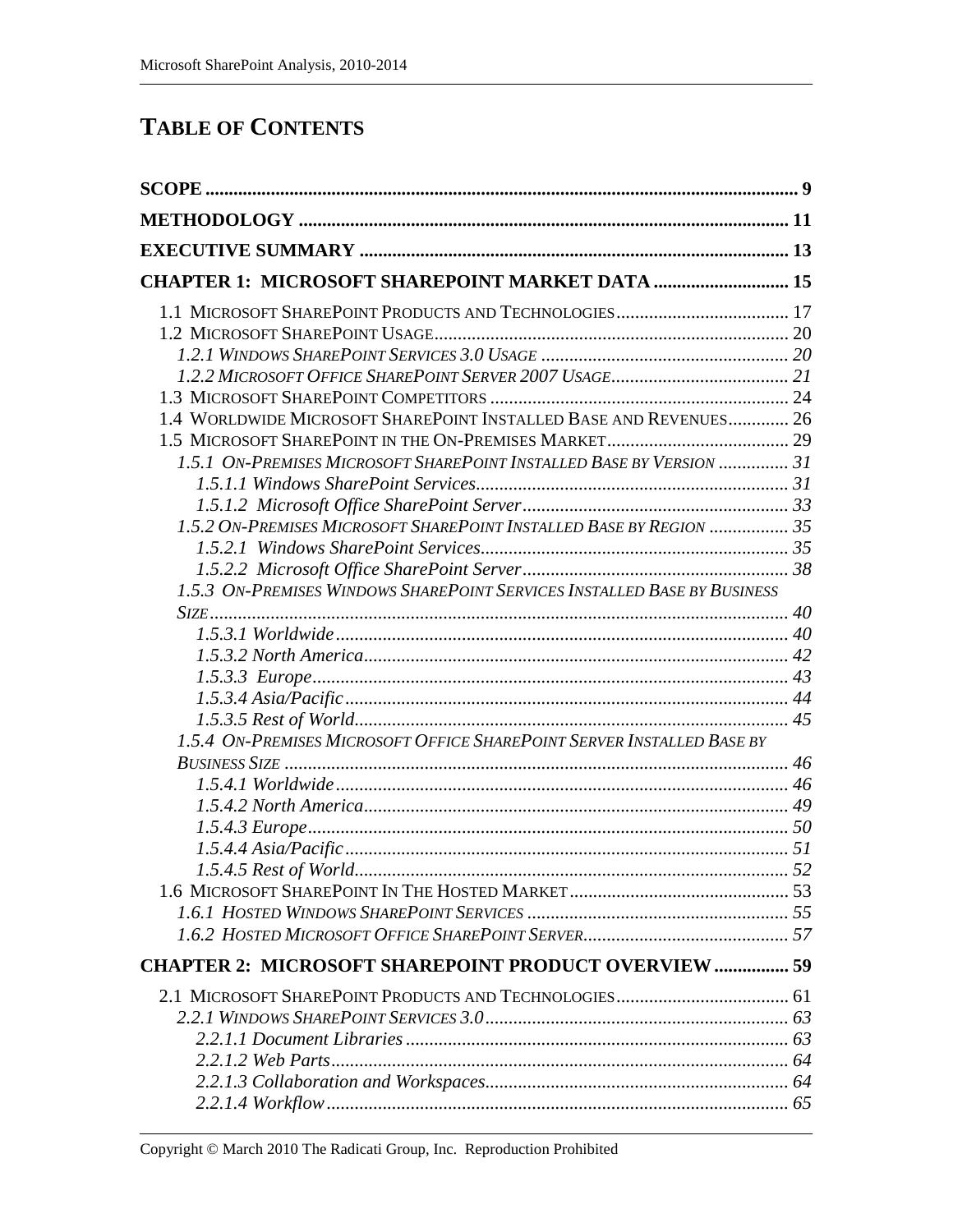| 2.2.2 WINDOWS SHAREPOINT SERVICES STRENGTHS AND WEAKNESSES  67        |  |
|-----------------------------------------------------------------------|--|
|                                                                       |  |
|                                                                       |  |
|                                                                       |  |
|                                                                       |  |
|                                                                       |  |
|                                                                       |  |
|                                                                       |  |
|                                                                       |  |
|                                                                       |  |
|                                                                       |  |
|                                                                       |  |
|                                                                       |  |
|                                                                       |  |
| 2.3.2 MICROSOFT OFFICE SHAREPOINT SERVER STRENGTHS AND WEAKNESSES  76 |  |
|                                                                       |  |
|                                                                       |  |
|                                                                       |  |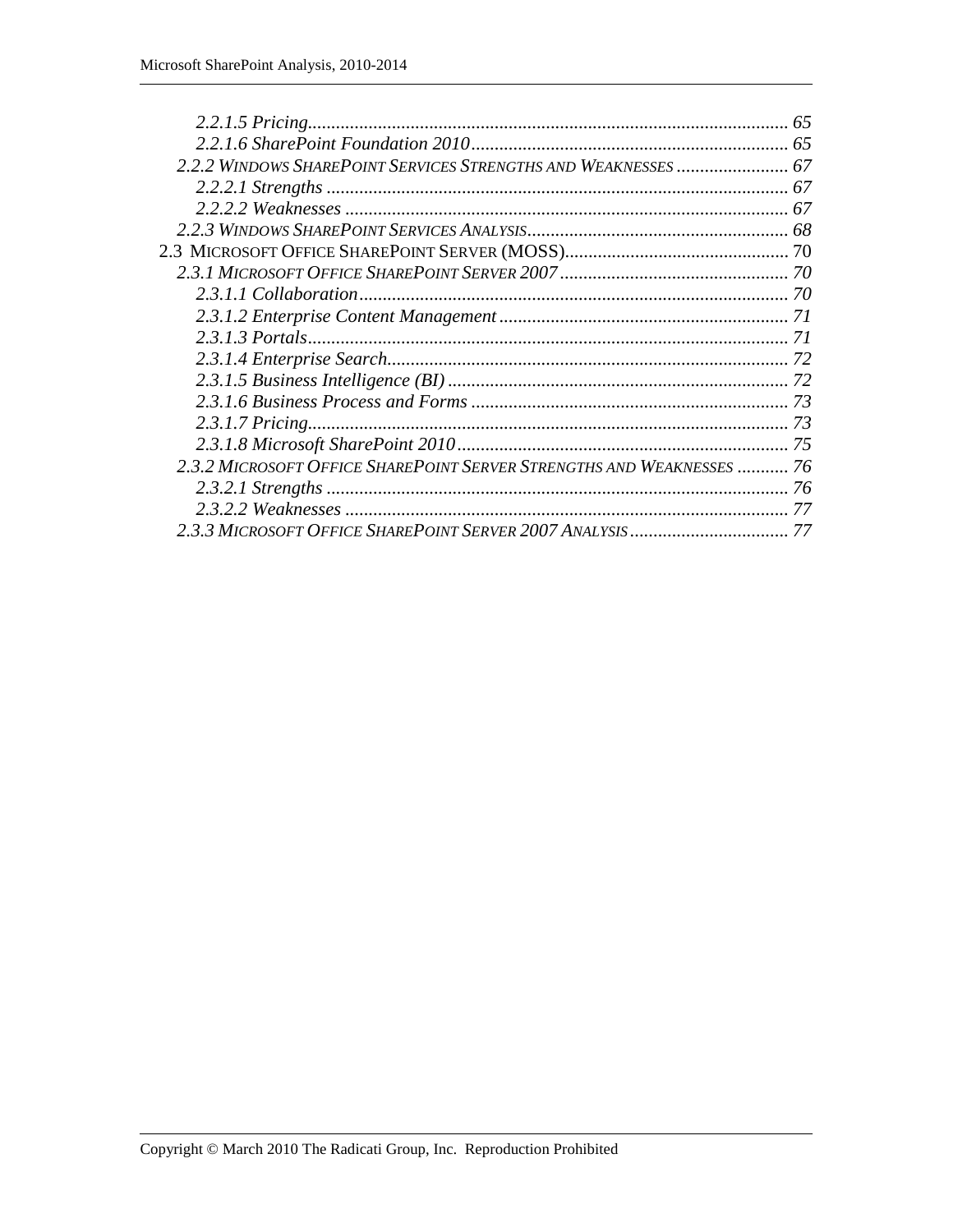# **LIST OF FIGURES**

| FIGURE 1: WORLDWIDE ON-PREMISES MOSS IB BY BUSINESS SIZE, 2010 VS. 2014  14 |  |
|-----------------------------------------------------------------------------|--|
| FIGURE 2: WORLDWIDE MICROSOFT SHAREPOINT IB BY TYPE, 2010 VS. 2014  27      |  |
|                                                                             |  |
|                                                                             |  |
|                                                                             |  |
|                                                                             |  |
|                                                                             |  |
|                                                                             |  |
|                                                                             |  |
|                                                                             |  |
| FIGURE 11: WORLDWIDE ON-PREMISES WSS IB BY BUSINESS SIZE, 2010 - 2014  41   |  |
| FIGURE 12: WORLDWIDE ON-PREMISES MOSS IB BY BUSINESS SIZE, 2010 - 2014  48  |  |